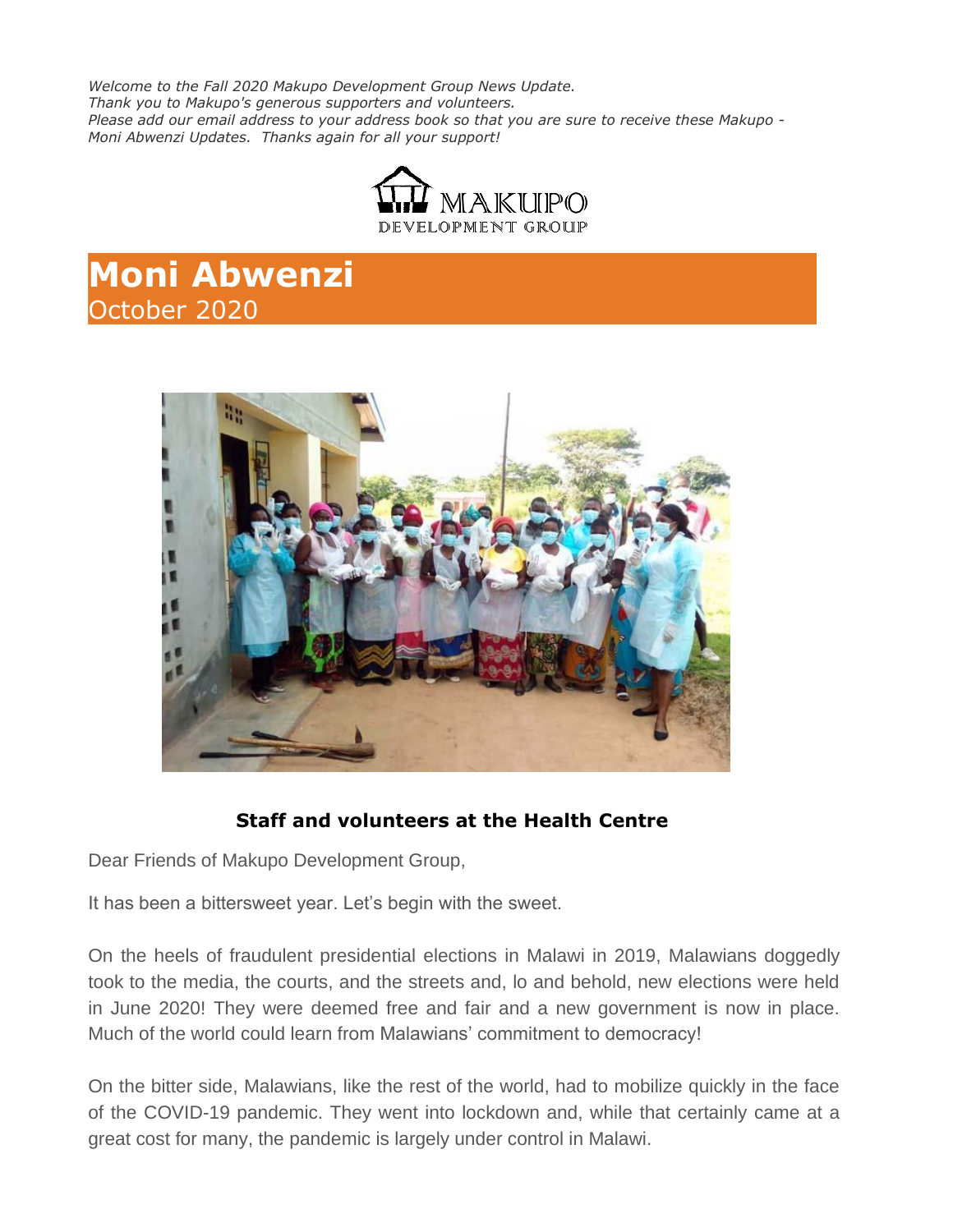So what does all of this mean for the Makupo Development Group? Ten years ago, in response to a request from the women of Makupo Village, Makupo Development Group committed to building a health clinic with the strict understanding that the government would eventually take it over and run it. The Chilanga Health Centre is now a burgeoning local health centre run by Malawian staff and volunteers, serving a population of over 13 000 people for front line health care including everything from mother and child health care and family planning to treating malaria, HIV testing, screening for cervical cancer and providing palliative care.

However, despite significant moves in the right direction, the government has yet to provide the promised budgets and personnel. The new parliament has just started sitting, and we have been informed by our government contacts that the clinic should start receiving government funding and staffing once the budget has been passed.

We do not know how long this process will take. In the meantime, MDG has kept up support as much as possible. A key element of that support has been connected with Vanier College's annual Malawi Nursing Exchange which sees several graduating nursing students travel to Malawi each year for their final nursing internship. While the student exchange itself could not take place in 2020 because of COVID, the students' fundraising efforts allowed for certain aspects of the exchange to go ahead. The money raised by the students was used to airlift to Malawi \$30,000 in medications donated by Canadian pharmaceutical companies, purchase personal protective equipment for the staff at the Health Centre and provide workshops in the villages on how to prevent the spread of the virus. Makupo Village, where the students are hosted annually, received handwashing stations and soap for every household.



**Makupo villagers with handwashing stations**